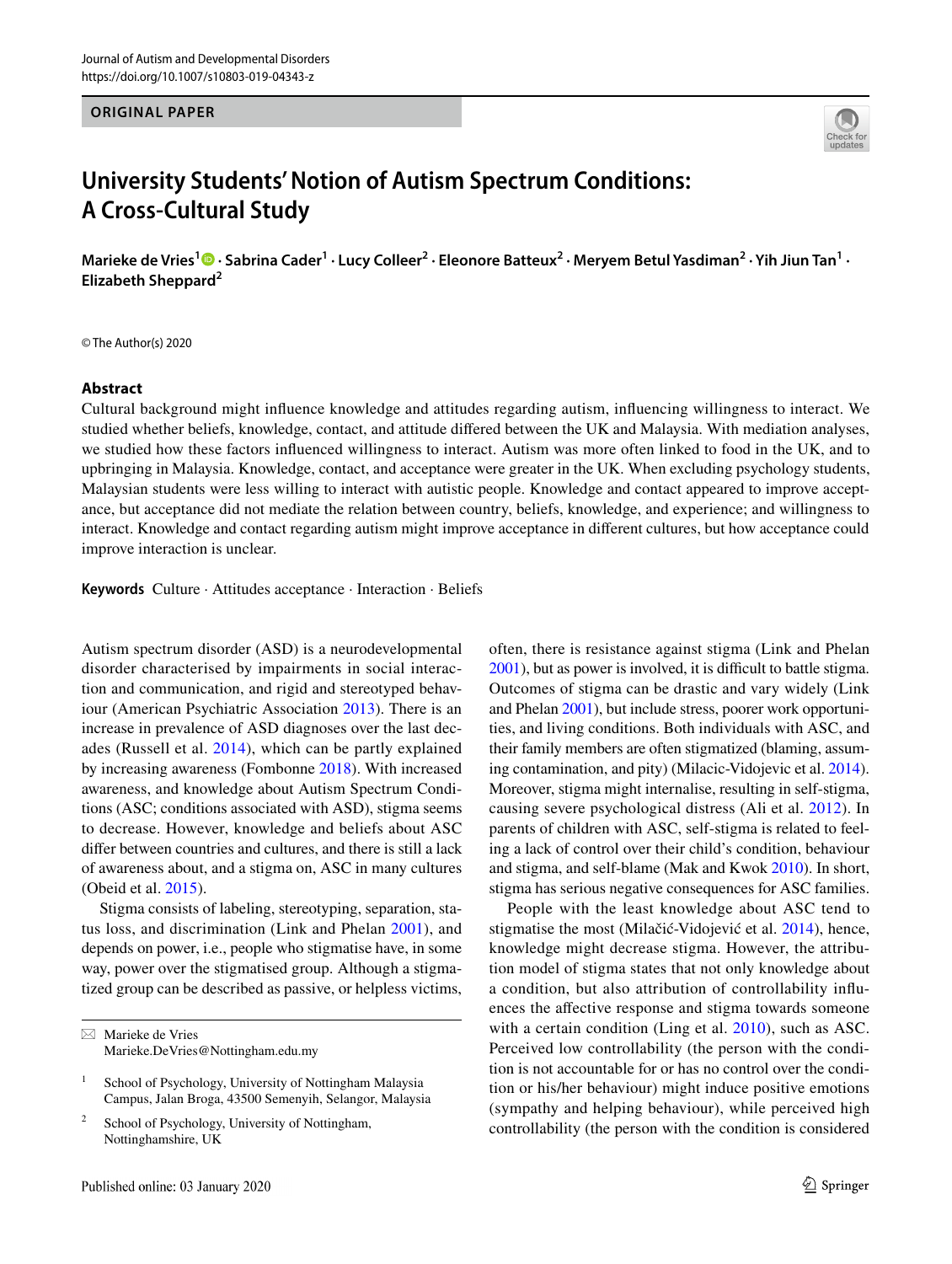accountable) might induce negative emotions (anger and punishing behaviour) (Ling et al. [2010](#page-13-5)). Although knowledge about and experience with ASC seems to reduce negative behaviour (punishing intention in teachers), it does not necessarily increase helping behaviour. Helping behaviour increases with perceived less controllability and more sympathy (Ling et al. [2010\)](#page-13-5). Hence, knowledge alone might not be enough to reduce stigma. Beliefs about ASC, such as perceived controllability, and afective response infuence attitudes towards ASC as well.

Culture infuences knowledge and beliefs about ASC (Obeid et al. [2015\)](#page-13-1). For example, collectivism/individualism tendencies seem to infuence stigma and attitudes towards mental illness. Stigma seems higher in collectivistic cultures (Papadopoulos et al. [2013](#page-13-6)), as compared to individualistic cultures. This might result from less acceptance of diversity in collectivistic cultures (Papadopoulos et al. [2013\)](#page-13-6). Access to services difers between countries and might additionally infuence knowledge and stigma. In many non-western countries, such as Malaysia, families from, and individuals with an ASC have limited access to diagnostic centers, interventions and support (e.g., Toran et al. [2013](#page-13-7)). Although there is an increase in ASC centers in the urban areas, rural areas remain poorly equipped. Moreover, the ASC centers appear mostly accessible to the more fortunate and have long waitlists. The less fortunate and people in rural areas might rely more on the alternative circuit (Lim [2015\)](#page-13-8). One might expect that knowledge and beliefs about ASC difers between people in countries with limited (access to) ASC resources as compared to countries with good resources. This might infuence stigma, attitudes and willingness to interact.

Although stigma and attitudes towards ASC have been studied (e.g., Ali et al. [2012;](#page-12-2) Gardiner and Iarocci [2014](#page-13-9); Sasson et al. [2017](#page-13-10)), only two studies directly compared two culturally diferent countries, i.e., the United States to Lebanon (Obeid et al. [2015](#page-13-1)) and to Japan (Someki et al. [2018\)](#page-13-11). As misconceptions and stigma towards ASC difer between countries (Obeid et al. [2015](#page-13-1); Someki et al. [2018](#page-13-11)), it is important to study how these beliefs, knowledge, and experience with individuals with ASC infuence peoples' attitude towards and willingness to interact with someone with ASC in culturally diferent countries. With the current study, we want to extend these previous fndings by studying attitudes towards ASC in the UK and Malaysia, and explicitly study the willingness to interact with someone with ASC.

Willingness to interact with someone with ASC is particularly important, as social interaction poses a challenge for individuals with ASC. Besides the social challenges they encounter themselves, social partners might find it difficult to identify the mental state of someone with ASC (Edey et al. [2016;](#page-12-3) Sheppard et al. [2016\)](#page-13-12). Moreover, when unaware of the diagnosis, based on very limited (audio and/or visual) information, students seem less willing to interact with peers with ASC than with peers without ASC (Sasson et al. [2017](#page-13-10)). Students perceive peers with ASC as more awkward and less approachable, hence might respond less favorably to individuals with ASC than without ASC (Sasson et al. [2017](#page-13-10)). Hence, the social difficulties that people with ASC encounter seem only partly resulting from their own behaviour, but also from their social partners.

The transition from childhood into adulthood is a challenging phase for individuals with ASC (Eaves and Ho [2008\)](#page-12-4). The attitude of typically developing peers towards students with ASC can contribute essentially to participation of individuals with ASC at their university (Gardiner and Iarocci [2014\)](#page-13-9). Families of young adults with ASC report that there is a great need for social outlets, friends, work and education, while attitudes and ignorance are considered unhelpful (Eaves and Ho [2008\)](#page-12-4). Knowledge about and experience with ASC might help to increase positive attitudes towards individuals with ASC and improve the social life of individuals with ASC, although factors like beliefs and afect (Ling et al. [2010\)](#page-13-5) seem to play a role as well. The question is whether this also applies to students, and whether this is similar across cultures.

In short, individuals with ASC have social difficulties, and typically developing peers play a signifcant role in social interaction (Sasson et al. [2017\)](#page-13-10). Knowledge, beliefs and experience infuence the willingness to interact with someone with ASC (Gardiner and Iarocci [2014\)](#page-13-9), but the relation between culture, knowledge, beliefs, and acceptance is still unclear. Therefore, we aimed to pin down; (1) whether beliefs, knowledge and experience with ASC difer between students in the UK and Malaysia; (2) how beliefs, knowledge and experience with ASC infuence acceptance and willingness to interact with someone with ASC in the UK and Malaysia.

The UK and Malaysia are excellent countries to examine cultural efects in a rather comparable student population. English is widely spoken in Malaysia, hence questionnaires can be administered in the English language. Moreover, private university students are well comparable to UK students with respect to socio-economic status. Nevertheless, there are several cultural diferences. Besides the obvious location of the countries (Southeast Asian vs Western European), the economy is rather diferent. The UK is considered a developed country, and Malaysian economy is rapidly developing (Toran et al. [2011\)](#page-13-13). Furthermore, the UK is individualistic; Malaysia is collectivistic (Tafarodi and Smith [2001](#page-13-14)). This is refected in the nature and availability of (mental) health care. In the UK the frst step towards (mental) health care is usually the general practitioner and most people have access to (mental) healthcare. Children are monitored according to the Healthy Child Program (HCP), including regular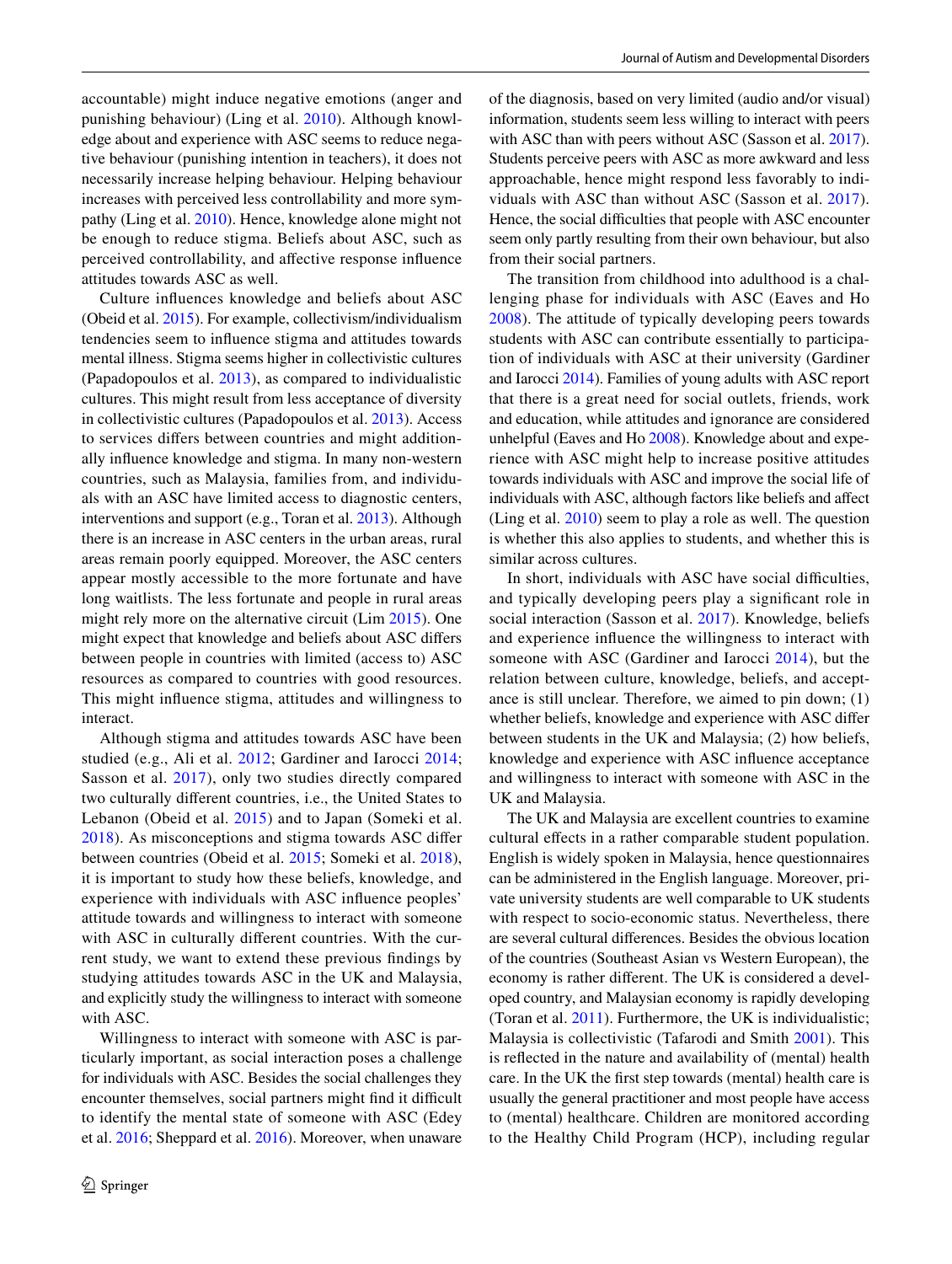checkups (Wolfe et al. [2016\)](#page-13-15), and health visitors providing parents with information regarding (mental) health. In Malaysia, family is considered extremely important and ethnic and religious background is valued highly. For information and support with respect to (mental) health, many are dependent on informal sources, such as (extended) family (Toran et al. [2013](#page-13-7)). Not everyone has access to (mental) health care facilities and there is a shortage of personnel, such as psychiatrists (Haque [2005](#page-13-16)). In short, the UK and Malaysia have a diferent culture and a diferent health care system, which might infuence what people know about, and how they feel about ASC.

We expect that beliefs, knowledge and experience with ASC difer between the UK and Malaysia; we expect that students in the UK have more knowledge and experience with ASC, as ASC awareness appears higher in the UK compared to Malaysia. We expect that these diferences in knowledge, the beliefs about ASC, and experience with ASC will infuence acceptance and in turn the willingness to interact with someone with ASC.

To report the infuence from the current living environment (the UK or Malaysia) of the students, the main analyses include all participating students, disregarding nationality. Given the large number of international students, additionally we will repeat analyses including only British and Malaysian students, to explore the infuence of specifc cultural background. Finally, we will explore the infuence of psychology students in the sample.

# **Methods**

#### **Participants**

Students from the University of Nottingham UK (*N*=166) and Malaysia ( $N = 195$  $N = 195$  $N = 195$ ) participated in the study. Table 1 shows demographic details of the participants including gender, age, and feld of study at each location. As expected, the majority of participants in the UK were British, and the majority in Malaysia was Malaysian. However, students from other countries were not excluded at either campus and both samples included a range of additional nationalities. In total, the UK sample included 108 British, 5 Chinese, 4 Saudi, 3 Turkish, 3 Spanish, 3 Malaysian, 2 Russian, 2 Mexican, 2 Nigerian, 2 German, 2 Cypriot, 2 American, 2 Polish, 2 Danish, 1 Latvian, 1 Azerbaijani, 1 Czech, 1 Icelandic, 1 Ghanaian, 1 Taiwanese, 1 Chilean, 1 Faroese, 1 Thai, 1 Mauritian, 1 Singaporean, 1 Slovak, 1 Kuwaiti, 1 Indian, 1 Tanzanian, 1 Motswana, 1 Kenyan, 1 French, 1 Indonesian, 1 Portuguese, and 4 participants who did not state their nationalities. The Malaysian sample included 130 Malaysians, 18 Sri Lankans, 9 Mauritians, 8 Pakistanis, 4 Indians, 4 Singaporeans, 3 Kenyans, 3

<span id="page-2-0"></span>**Table 1** Socio demographics of the UK and Malaysia student populations

|                         | UK $(N=166)$ | Malaysia $(N=195)$ |
|-------------------------|--------------|--------------------|
| Gender                  |              |                    |
| Male                    | 69 (41.6%)   | 78 (40%)           |
| Female                  | 94 (56.6%)   | 117 (60%)          |
| Other                   | $1(0.60\%)$  | 0                  |
| Did not state           | $2(1.20\%)$  | $\Omega$           |
| Age $(M, S.D.)$         | 22.00 (4.37) | 20.61 (1.78)       |
| Subject                 |              |                    |
| Arts & Humanities       | 44 (26.5%)   | $12(6.2\%)$        |
| Social Sciences and Law | 24 (14.4%)   | 57 (29.2%)         |
| Science and Medicine    | 70 (42.2%)   | 76 (39.0%)         |
| Engineering             | $17(10.2\%)$ | 43 (22.1%)         |
| Did not state           | 11 (6.6%)    | $7(3.6\%)$         |

British, 2 Americans, 2 Egyptians, 1 Indonesian, 1 South Korean, 1 Tanzanian, 1 Seychellois, 1 Bruneian, 1 Italian, 1 Zambian, 1 Bangladeshi, 1 Polish, 1 Nigerian, 1 Vietnamese, and 1 Sudanese.

Given the variability in nationalities within the samples, additional more focused analyses were carried out examining the British and Malaysian participants' responses only. Moreover, we examined the effect of field of study on the responses as the proportions studying in each area difered somewhat between the two campuses.

# **Procedure**

Participants were recruited from various public spaces around the campuses (e.g., libraries, cafeterias, common areas), to include a wide range of academic disciplines. The study was not advertised to avoid participation bias by students who had a particular interest in or knowledge of ASC. Potential participants were approached by the researcher and asked if they would complete the questionnaire. Participation was entirely voluntary, and no reward was ofered for participating. Following consent, participants flled in the questionnaires online for ease of processing, but in the presence of a researcher to ensure that they did not make attempts to prepare for or fnd out answers to questions about ASC. They were reassured that they were not expected to know the answers to all questions but to answer as best they could. The instructions also informed participants that the term "ASD" would be used throughout the questionnaire (consistent with DSM-5 terminology) but that this refers to the condition sometimes described as "autism". The entire procedure received ethical approval from the School of Psychology Ethics Committee at University of Nottingham UK and University of Nottingham Malaysia Ethics Committee.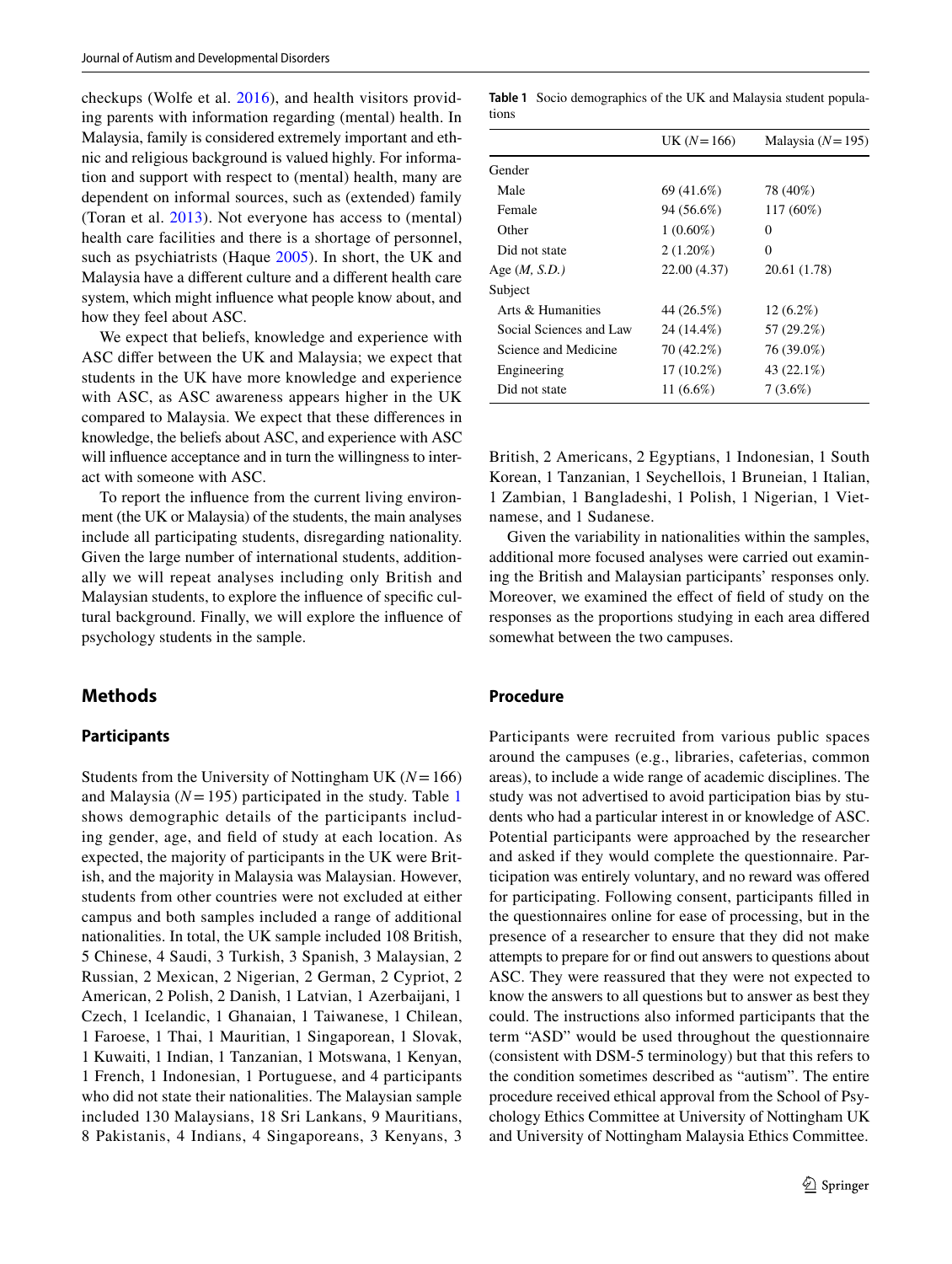#### **Measures**

Beliefs about aetiology and treatment of ASC were measured with a 24 item questionnaire (Furnham and Buck  $2003$ ), scored on a 7-point Likert scale (1 = very inaccurate to  $7 = \text{very accurate}$ , with the only amendment being the change in terminology from 'autism' to 'Autism Spectrum Disorder' for the present study. The questionnaire was originally developed to focus on a range of diferent types of theories about the causes of autism including biomedical and psychogenic theories, and behavioural theories about the treatment of autism.

Knowledge about ASD was measured with a list of 12 features, six describing ASD and six describing other disorders according to the DSM-5 (American Psychiatric Association [2013\)](#page-12-0). Participants had to rate the accuracy of the statements with respect to ASD on a 7-point Likertscale (1 = very inaccurate to  $7$  = very accurate). However, for the purpose of scoring this questionnaire, the ratings were converted to dichotomous scores of either 1 or 0. For the items that were accurate features of ASD, if they were rated as 5, 6 or 7, a score of 1 was given, while a score of 0 was given if the item was rated 1–4. For items that were not features of ASD ratings of 1, 2 or 3 were replaced with 1 and ratings of 4–7 were replaced with 0.

To measure the quantity of past contact with someone with ASC, we used the—for ASC adapted version (Gardiner and Iarocci [2014](#page-13-9)) of—the Level-of-Contact report (Holmes et al. [1999](#page-13-17)). This report describes 12 ranked levels of exposure to ASC (the highest rank being "I have an ASD"). Participants had to endorse all items that applied to their own situation. For scoring, each item was assigned a rank and the participant's total score was calculated by summing the ranks of the items that were endorsed.

The quality of contact was measured with one additional item: "Overall my experiences with ASD individuals have been positive", rated on a 7-point Likert-scale  $(1 =$ strongly disagree to  $7 =$ strongly agree). Participants rated this statement only if they had contact with someone with ASC, as indicated on the Level-of-Contact report.

Acceptance was measured with an eight-item scale previously used by Griffin et al.  $(2012)$  $(2012)$ . This asked the participant about a hypothetical person with ASC on their course. For instance, "Would you help them fnd a building on campus?"; "Would you introduce them to your friends?"; "Would you invite them to an activity outside of class?" Participants rated their response on a Likert-scale  $(1 = no, 3 = maybe and 5 = yes)$ . The responses for each item were added up to produce an overall score out of 40.

The questionnaire ended with some demographic information about the students, such as nationality, gender, study subject.

The willingness to interact with someone with ASC was measured with a covert measure similar to the one used by Gardiner and Iarocci ([2014\)](#page-13-9), though it was amended to account for willingness to interact as opposed to intention to volunteer with individuals who have ASC. This consisted of a message about a visit to an ASC centre where participants could interact with individuals with ASC. Participants were asked to provide their email address if they were interested in attending the centre. During debriefng it was explained to participants that their response to this question was to be used as additional data in the analysis, and they were reminded of their right to withdraw. This measure was scored dichotomous; including an email address was treated as "yes", and not including an email address was treated as a "no" response.

#### **Statistical Analyses**

A principal components analysis (PCA) was conducted on the autism beliefs measure in order to identify clusters of associated beliefs about ASC. PCA using orthogonal extraction (varimax) was used to provide easily interpretable factors. Individual participants' scores on the resulting factors were used in the subsequent analyses.

Independent samples t-tests were used compare the groups on the belief factors, ASD knowledge, quantity and quality of contact and acceptance measures, while Chi square contingency tests were used to investigate the association between group and the intention to interact with autistic people (whether or not the participant left his/her email address).

A series of mediation analyses were carried out to examine whether the relationship between participant group and acceptance of ASC was mediated by, beliefs, knowledge, quality and quantity of contact, and then whether these variables and acceptance of ASC mediated group diferences in intention to interact with autistic people. The analyses were conducted using the PROCESS macro in SPSS (Hayes [2012](#page-13-19)), using models number 4 and 80.

## **Results**

One participant from the UK was removed due to a large amount of missing data (i.e., ASD knowledge). The remaining data set had a very small amount of missing data  $\left($  < 0.01%), which affected three of the measures: ASC beliefs, ASD knowledge, and acceptance. For each of these measures, missing data was replaced using expectation–maximisation method.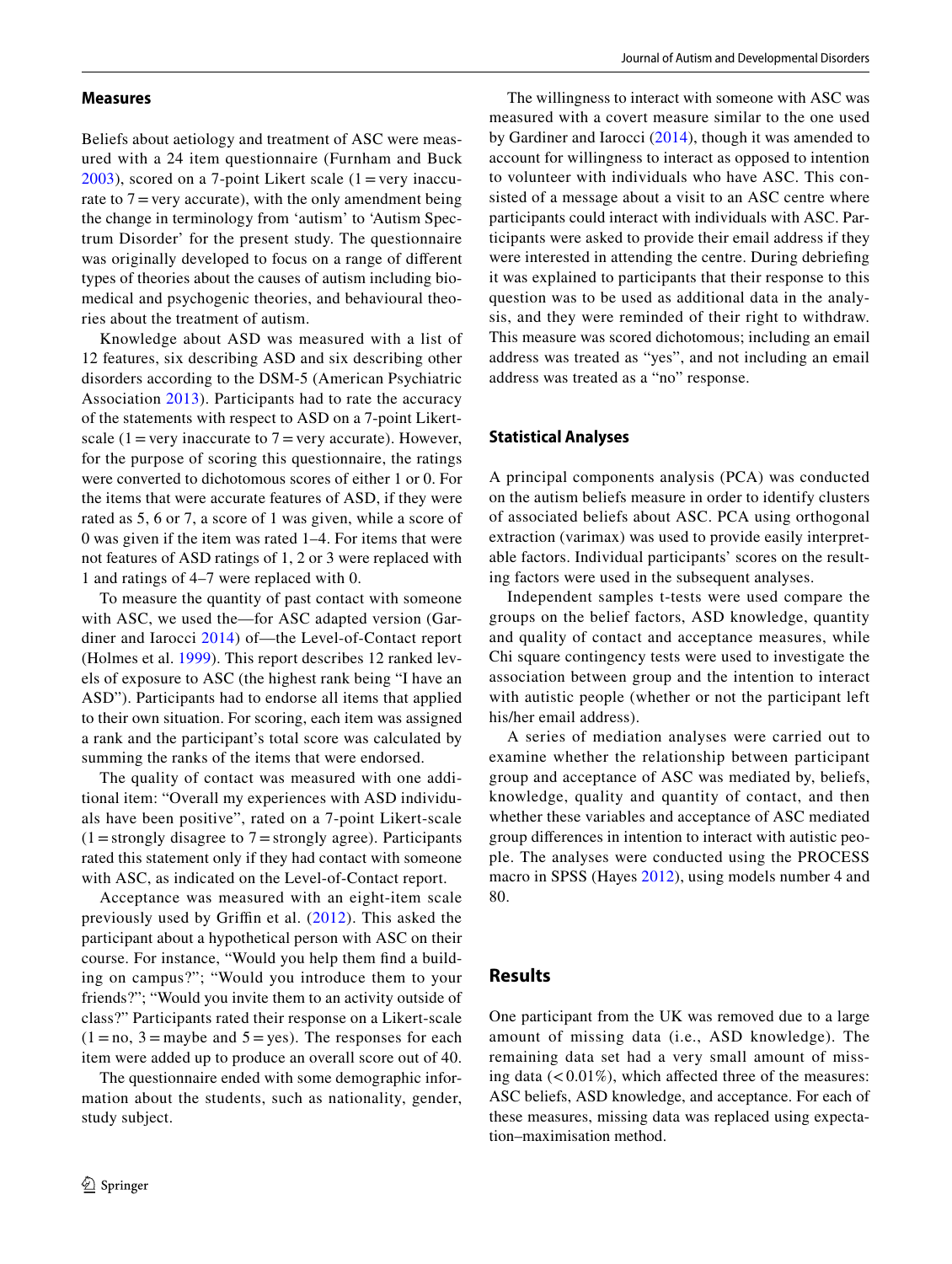## **ASC Beliefs**

Bartlett's test of sphericity was significant,  $\chi^2(276) = 2790.14$ , *p*<.001, and the Kaiser–Meyer–Olkin measure indicated adequate sampling accuracy ( $KMO = 0.78$ ). Eight factors had eigenvalues of more than 1. However, on inspecting the scree plot, there was a clear point of infection at 6 factors so the PCA was re-run extracting 5 factors in total. This set of factors explained 52.97% of the variance in the data. Table [2](#page-4-0) shows factor loadings after rotation.

## **Group Comparisons**

Independent samples t-tests showed that there were signifcant diferences in beliefs about Upbringing and Food, ASD knowledge, quantity and quality of contact and acceptance (*p*<*.*01; see Table [3](#page-5-0)).

To determine whether diferences in the feld of study (Arts & Humanities, Social sciences & Law, Science &

<span id="page-4-0"></span>**Table 2** The factors from the 5-factor model of beliefs about ASD, and loadings of the items on these factors

Medicine, Engineering), between the two campuses were responsible for these diferences, one-way ANOVAs were carried out comparing scores on each variable for the different felds of study, at each campus. At the UK campus, there was a signifcant efect of feld of study on knowledge of ASD features only *F*(3151)=6.15, *p*<.01, (Science & Medicine students scoring signifcantly higher than Social sciences & Law  $(p < .01)$  and Engineering  $(p < .05)$  students. At the Malaysia campus, there was an efect of feld of study on the Biological causes beliefs factor,  $F(3184) = 6.50$ , *p*<.001. Engineering students scored higher than students studying Arts & Humanities ( $p < .05$ ) or Science ( $p < .001$ ). On all other variables, there was no diference across felds of study at either campus.

Students studying psychology made up a proportion of the sample at both campuses (UK *N*=23, 13.9%; MY  $N=35$ , 18.5%). As these students probably studied ASC as part of their degree course and therefore could be expected to have greater knowledge of ASD, the above analyses

| Item                                                                                       | Loading |
|--------------------------------------------------------------------------------------------|---------|
| Factor 1: Upbringing (% of variance = 16.12) Cronbach's $\alpha$ = 0.81                    |         |
| 16 Cold and unloving homes are a frequent cause of ASD                                     | 0.82    |
| 9 Having a 'bad upbringing' causes ASD                                                     | 0.81    |
| 8 Having emotionally cold parents often causes ASD                                         |         |
| 5 Traumatic experiences early in life can cause ASD                                        |         |
| 24 Treatment of ASD is easier if the sufferer really wants to get better                   |         |
| 19 A belief in God can help a person overcome ASD                                          | 0.51    |
| 3 ASD is most often caused by illness during pregnancy                                     | 0.43    |
| Factor 2: Biological causes (% of variance = 11.99) Cronbach's $\alpha$ = 0.75             |         |
| 4 Brain abnormalities are the main cause of ASD                                            | 0.75    |
| 22 The main cause of ASD is brain abnormality                                              | 0.73    |
| 11 ASD is caused essentially by genetic factors                                            | 0.68    |
| 21 ASD is passed to children through genes                                                 |         |
| 20 Complications during pregnancy can cause ASD                                            | 0.60    |
| 3 ASD is most often called by illness during pregnancy                                     | 0.46    |
| 2 A chemical imbalance is the main cause of ASD                                            | 0.43    |
| Factor 3: Interventions (% of variance = 8.97) Cronbach's $\alpha$ = 0.66                  |         |
| 18 Drugs are an effective way of treating ASD                                              | 0.79    |
| 10 The best way to treat ASD is using appropriately prescribed drugs                       | 0.76    |
| 17 Punishing 'strange' and inappropriate behaviour can reduce ASD                          | 0.54    |
| 14 Whether a person with ASD gets better may simply depend on luck                         | 0.50    |
| 15 Giving 'rewards' for 'normal' behaviour can reduce ASD behaviour                        | 0.44    |
| Factor 4: Food (% of variance = 8.43) Cronbach's $\alpha$ = 0.73                           |         |
| 12 Changes in diet can be very effective in treating ASD                                   | 0.83    |
| 13 Eating certain types of food can worsen ASD behaviour                                   | 0.82    |
| 23 Allergies to some foods can cause ASD                                                   | 0.66    |
| Factor 5: Supportive environment (% of variance = 7.46) Cronbach's $\alpha$ = 0.55         |         |
| 7 Providing a warm and loving environment can help people overcome ASD                     | 0.75    |
| 1 Individuals with ASD can be helped to improve their behaviour through one-to-one therapy |         |
| 6 ASD can best be helped by encouraging sufferers to interact with others who are 'normal' | 0.53    |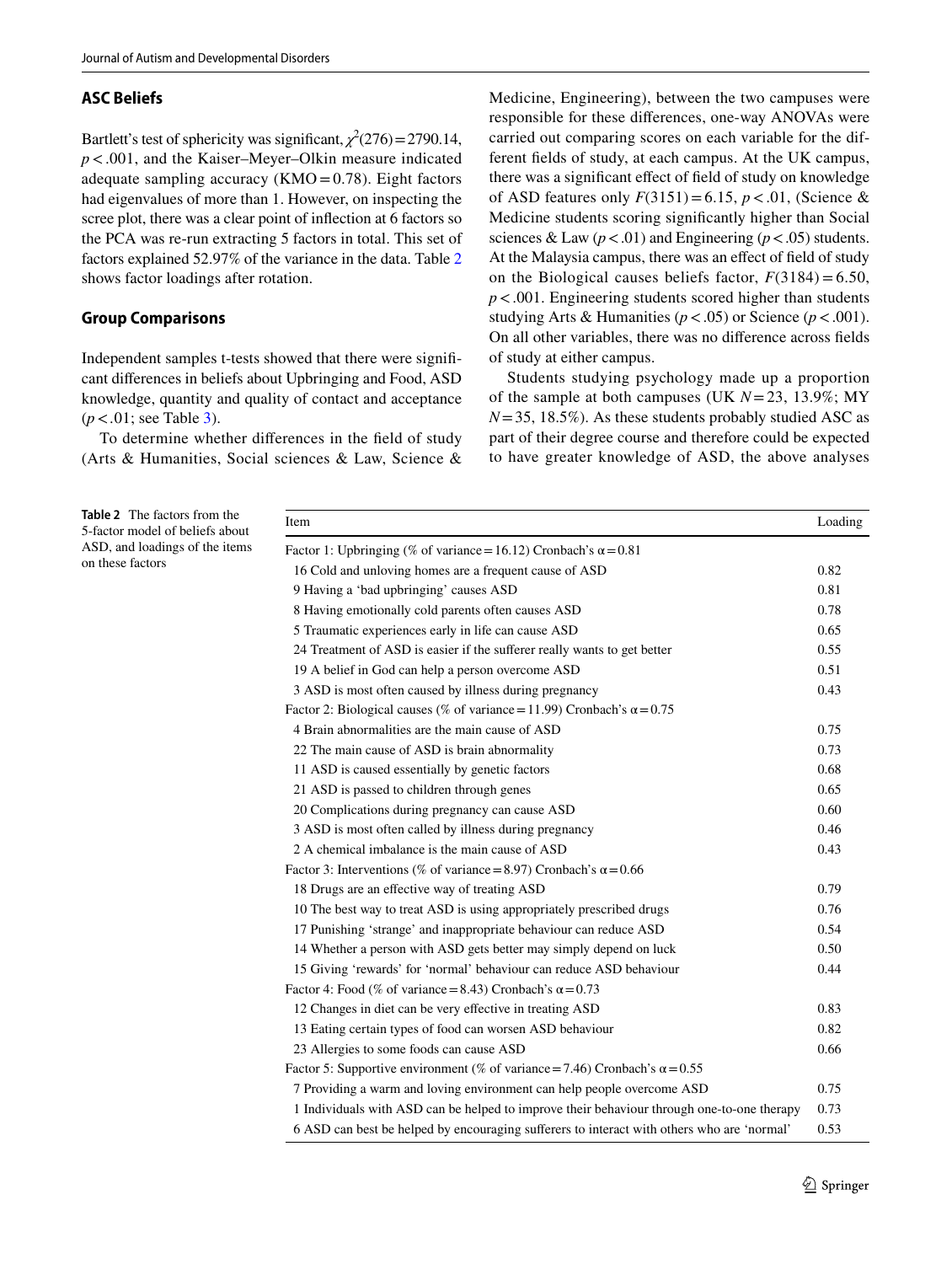<span id="page-5-0"></span>**Table 3** Mean, standard deviation, and comparison for UK and Malaysian campuses on the ASD beliefs factors, knowledge of ASD, quantity and quality of contact with, and acceptance of autistic individuals

|                           | UK $(N=166)$     | Malaysia $(N=195)$ | Significance        |
|---------------------------|------------------|--------------------|---------------------|
| <b>Beliefs</b>            |                  |                    |                     |
| Upbringing                | $-0.37(0.93)$    | 0.31(0.95)         | $t(359) = 6.79$ *** |
| <b>Biological causes</b>  | 0.11(0.94)       | $-0.09(1.04)$      | $t(359) = 1.96$     |
| <b>Interventions</b>      | 0.04(1.02)       | $-0.03(0.98)$      | $t(359) = 0.63$     |
| Food                      | 1.51(1.02)       | $-0.13(0.97)$      | $t(359) = 2.68$ **  |
| Supportive environment    | 0.05(0.95)       | $-0.04(1.04)$      | $t(359) = 0.92$     |
| Knowledge of ASD features | 7.05(2.11)       | 5.87(2.21)         | $t(359) = 5.17$ *** |
| Quantity of contact       | 12.35(10.62)     | 6.96(6.69)         | $t(359) = 5.66$ *** |
| <b>Ouality of contact</b> | 5.14(1.23)       | 4.54(1.02)         | $t(240) = 4.11$ *** |
| Acceptance                | 35.86 (4.40)     | 33.33 (5.81)       | $t(359) = 4.70$ *** |
| Willingness to interact   | $N = 76(45.8\%)$ | $N = 72(36.9%)$    | $\chi^2(1) = 2.91$  |
| ** $p < .01$              |                  |                    |                     |

*\*\*\*p*<.001

were repeated with students studying psychology removed from the sample. The pattern of group diferences for this restricted sample was identical to that in Table [3.](#page-5-0)

The same analyses were repeated including only the British  $(N=111)$  and Malaysian  $(N=133)$  participants. This analysis revealed broadly similar fndings with two diferences. Firstly, the British participants (*M*=0.10, *S.D.*=0.84) scored signifcantly higher than the Malaysian participants (*M* =−0.22, *S.D.*=1.06) on the Biological causes beliefs factor,  $t(242) = 2.53$ ,  $p < .05$ . Secondly, the British participants  $(M=0.08, S.D. = 1.02)$  scored significantly higher than the Malaysian participants  $(M = -0.19, S.D. = 0.95)$  on the Interventions beliefs factor,  $t(242) = 2.16$ ,  $p < .05$ . All other comparisons were the same as those displayed in Table [3](#page-5-0).

Seventy-six participants (45.8%) from the UK campus and 72 participants (36.9%) from the Malaysian campus left their contact details (Willingness to interact). The group difference was not significant,  $\chi^2(1) = 2.91$ ,  $p > .05$ . When including only the British and Malaysian students, 43 British (38.7%) and 54 Malaysian participants (40.6%) left their contact details. The group diference was again not significant,  $\chi^2(1) = 0.09$ ,  $p > .05$ . There was no association between feld of study and likelihood of providing contact details at the UK campus. However, at the Malaysia campus, there was a significant association,  $\chi^2(3) = 12.52$ ,  $p < .01$ . Students studying science (52.6%) were more likely to leave their details than students studying engineering (23.3%),  $\chi^2(1) = 9.73$ , *p* < .01, or social science (29.8%),  $\chi^2(1) = 6.92$ , *p*<.01. Excluding the psychology students, 61 participants (42.7%) in the UK campus sample and 45 participants (28.3%) in the Malaysia campus sample left their contact details. This group difference was significant,  $\chi^2(1) = 6.81$ , *p*<.01.

To explore whether studying psychology might negate some of these cross-cultural diferences, we carried out the same analyses with just the psychology students, although the resulting samples were rather small, with 23 UK based students and 36 Malaysia based students. Comparisons revealed that psychology students in Malaysia (*M*=−0.04, *S.D.*=1.14) scored higher than psychology students in the UK  $(M=-0.68, S.D. = 0.67)$  on the beliefs about Upbringing factor,  $t(57) = 2.73$ ,  $p < .01$ , but there were no group differences on the other four factors. UK based psychology students ( $M = 8.74$ , *S.D.* = 1.45) scored higher than Malaysia based psychology students (*M*=7.06, *S.D.*=2.56) on ASD knowledge,  $t(57) = 3.22$ ,  $p < .01$ . UK psychology students  $(M=13.13, S.D. = 8.97)$  also scored higher than psychology students in Malaysia ( $M=7.61$ , *S.D.* = 8.19) on quantity of contact,  $t(57) = 2.43$ ,  $p < .05$ , but there were no group differences in quality of contact or acceptance. Fifteen psychology students (65.2%) in the UK and 27 psychology students (75.0%) in Malaysia left their email address, indicative of willingness to interact. This group diference was not significant.

To summarise, overall the pattern of results was similar across students studying in diferent felds and regardless of whether psychology students were included or excluded from the sample. There was one notable exception; when psychology students were excluded, students at the Malaysia campus were less likely to leave their email address (willingness to interact). When considering British and Malaysian students only, there were diferences in some of the beliefs factors, but aside from this, the pattern of results was the same as for the whole sample.

#### **Factors Predicting ASC Acceptance**

Mediation analysis was conducted to determine whether the observed diference in acceptance of ASC for participants in the UK and Malaysia was mediated by the observed differences in beliefs, knowledge and quantity of contact. The independent variable in the model was participant group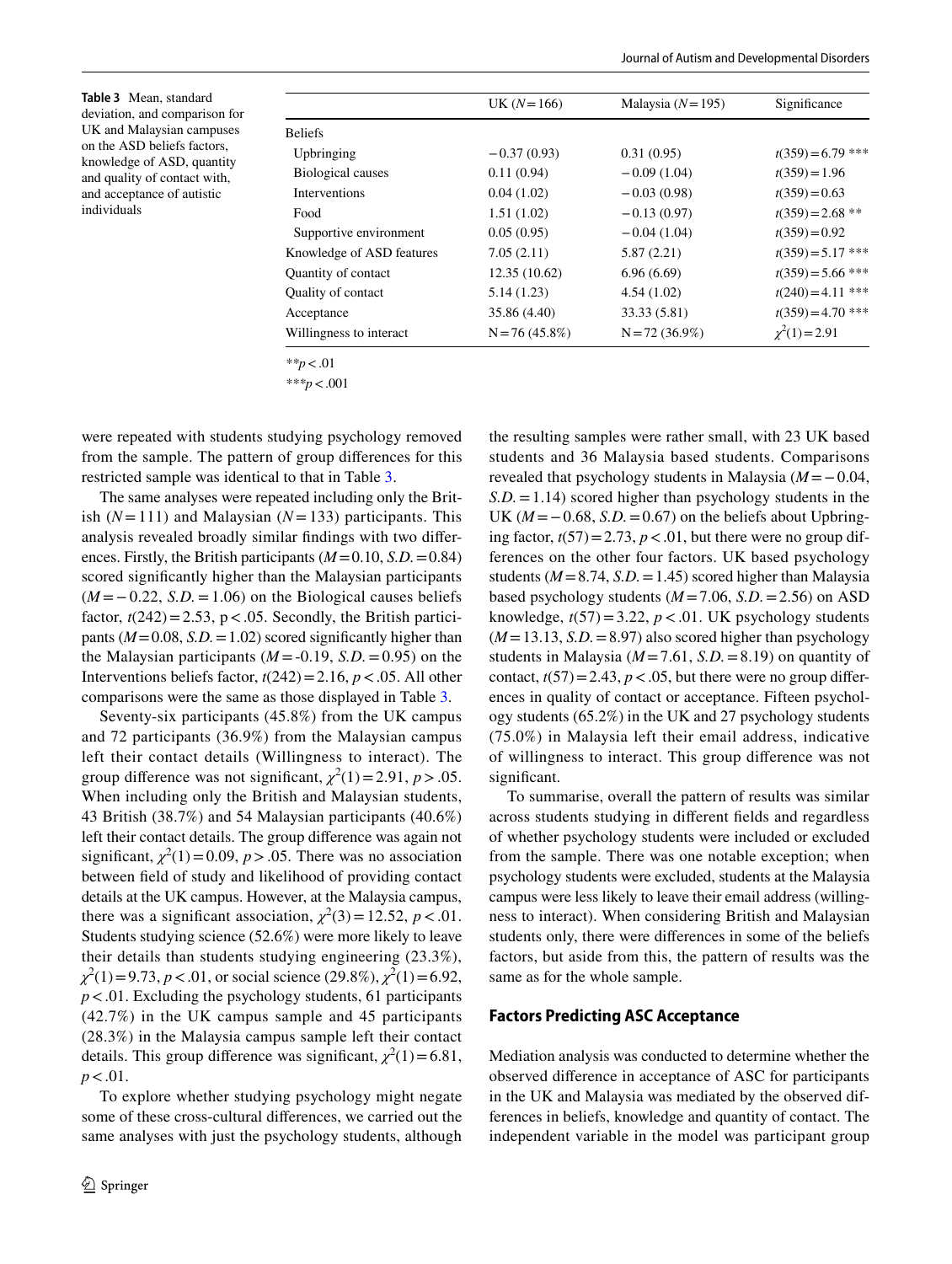(UK or Malaysia), the dependent variable was acceptance of ASC, and the mediator variables were beliefs about upbringing and food factors (as these difered signifcantly between groups), knowledge of ASD, quantity of contact (see Fig. [1](#page-6-0)).

Although participants at the Malaysia campus had higher scores on the beliefs about upbringing factor than participants at the UK campus,  $b = 0.68$ ,  $p < .001$ , this was not a signifcant predictor of acceptance. A 95% bias-corrected confdence interval based on 5000 bootstrap samples indicated that the indirect efect of participant group through beliefs about upbringing  $(-0.25)$ , holding all other mediators constant, was not diferent from zero (−0.77 to 0.24). Participants at the UK campus scored higher on beliefs about food,  $b = -0.28$ ,  $p < .001$ , and this in turn was a significant predictor of acceptance of ASC,  $b = 0.92$ ,  $p < .001$ . A 95% bias-corrected confdence interval based on 5000 bootstrap samples indicated that the indirect effect of participant group through beliefs about food  $(-0.26)$ , holding all other mediators constant, was entirely below zero  $(-0.5 \text{ to } -0.06)$ .

Participants at the UK campus had a greater knowledge of ASD features than those at the Malaysia campus,  $b = -1.18$ , *p*<.001, and knowledge of ASD features in turn predicted acceptance of ASC,  $b = 0.29$ ,  $p < .05$ . A 95% bias-corrected confdence interval based on 5000 bootstrap samples indicated that the indirect efect of participant group through knowledge of ASD features (−0.34), holding all other mediators constant, was entirely below zero  $(-0.71 \text{ to } -0.02)$ .

Participants at the UK campus reported having had more contact with ASC individuals, *b*=−5.39, *p*<.001 and contact was a marginally signifcant predictor of acceptance of ASC,  $b = 0.06$ ,  $p = .051$ . A 95% bias-corrected confidence interval based on 5000 bootstrap samples indicated that the indirect efect of participant group through quantity of contact (−0.33), holding all other mediators constant, was entirely below zero  $(-0.65 \text{ to } -0.01)$ .

UK campus participants still reported greater acceptance of ASC even when the efects of all mediators were taken into account, *b*=−1.35, *p*<.001.



<span id="page-6-0"></span>**Fig. 1** Model of the relationship between participant location and acceptance, with knowledge of autism features, quantity of contact and beliefs about ASD as mediators.  ${}^*p < .05$ ,  ${}^*p < .01$ ,  ${}^*p < .001$ ,  ${}^ap = .051$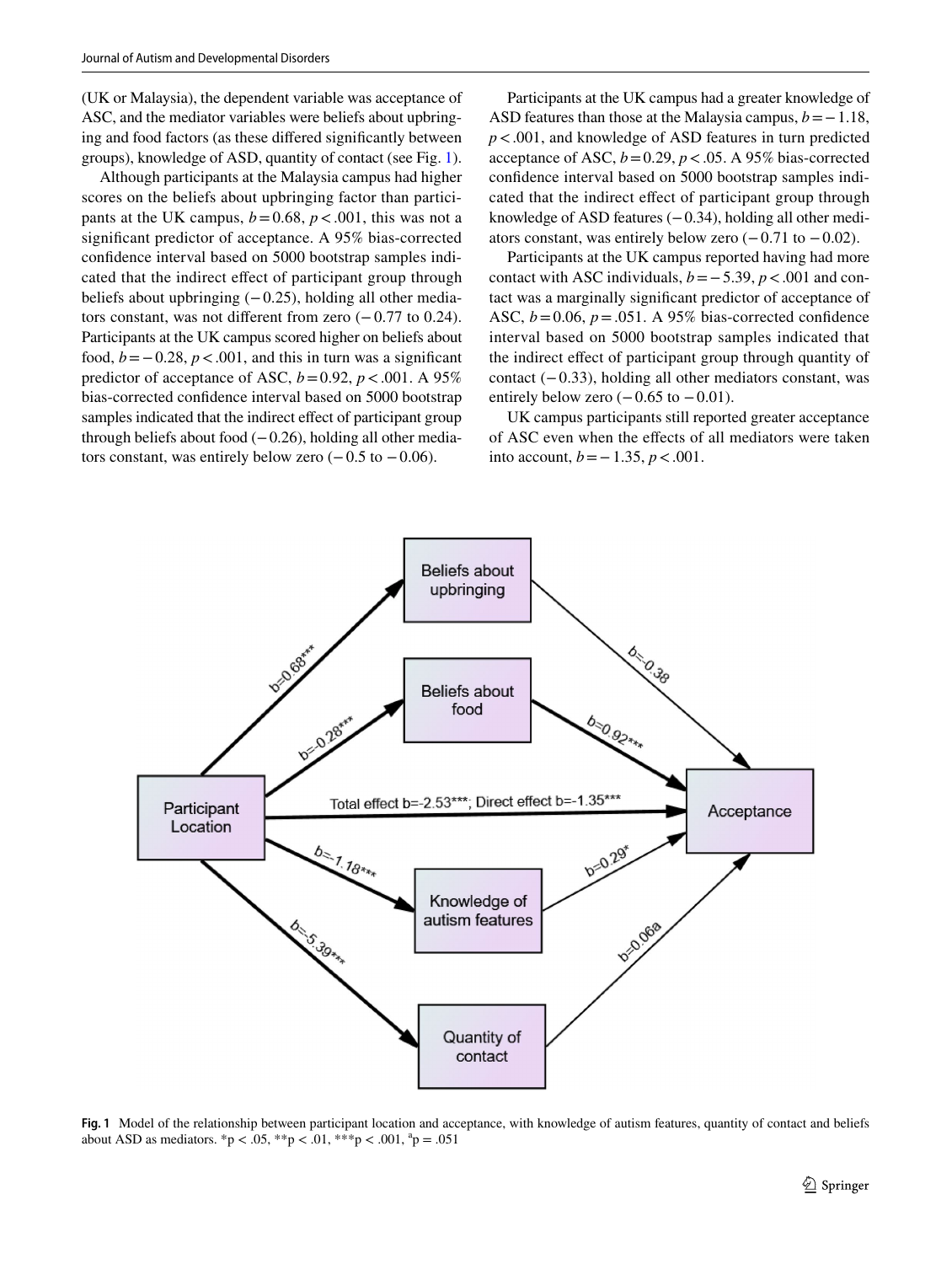A second mediation analysis was carried out including only those participants who reported having had direct contact with autistic individuals (UK *N*=118, 71.1%; MY *N*=124, 63.4%), which included the additional mediator of quality of contact. The independent variable in the model was participant location (UK or Malaysia), the dependent variable was acceptance of ASC, and the mediator variables were beliefs about upbringing and beliefs about food factors, knowledge of ASD features, quantity of contact, and quality of contact (see Fig. [2\)](#page-7-0).

Although participants at the Malaysia campus had higher scores on the beliefs about upbringing factor than participants at the UK campus,  $b = 0.78$ ,  $p < .001$ , this was not a signifcant predictor of acceptance. A 95% bias-corrected confdence interval based on 5000 bootstrap samples indicated that the indirect efect of participant group through beliefs about upbringing  $(-0.29)$ , holding all other

mediators constant, was not diferent from zero (−0.23 to 0.87).Participants at the UK campus scored higher on beliefs about food,  $b = 0.35$ ,  $p < .001$ , and this in turn was a significant predictor of acceptance of ASC,  $b = 0.93$ ,  $p < .01$ . A 95% bias-corrected confdence interval based on 5000 bootstrap samples indicated that the indirect effect of participant group through beliefs about food  $(-0.32)$ , holding all other mediators constant, was entirely below zero (−0.69 to  $-0.07$ ).

Participants at the UK campus had a greater knowledge of ASD features than those at the Malaysia campus,  $b = -1.72$ ,  $p < .001$ , but knowledge of ASD features did not significantly predict acceptance of ASC. A 95% bias-corrected confdence interval based on 5000 bootstrap samples indicated that the indirect efect of participant group through knowledge of ASD features (0.01), holding all other mediators constant, was not different from zero  $(-0.54$  to  $-0.57)$ .



<span id="page-7-0"></span>**Fig. 2** Model of the relationship between participant location and acceptance, with knowledge of autism features, quantity and quality of contact, and beliefs about ASD as mediators. \*p < .05, \*\*p < .01, \*\*\*p < .001,  ${}^{\text{b}}\text{p} = .056$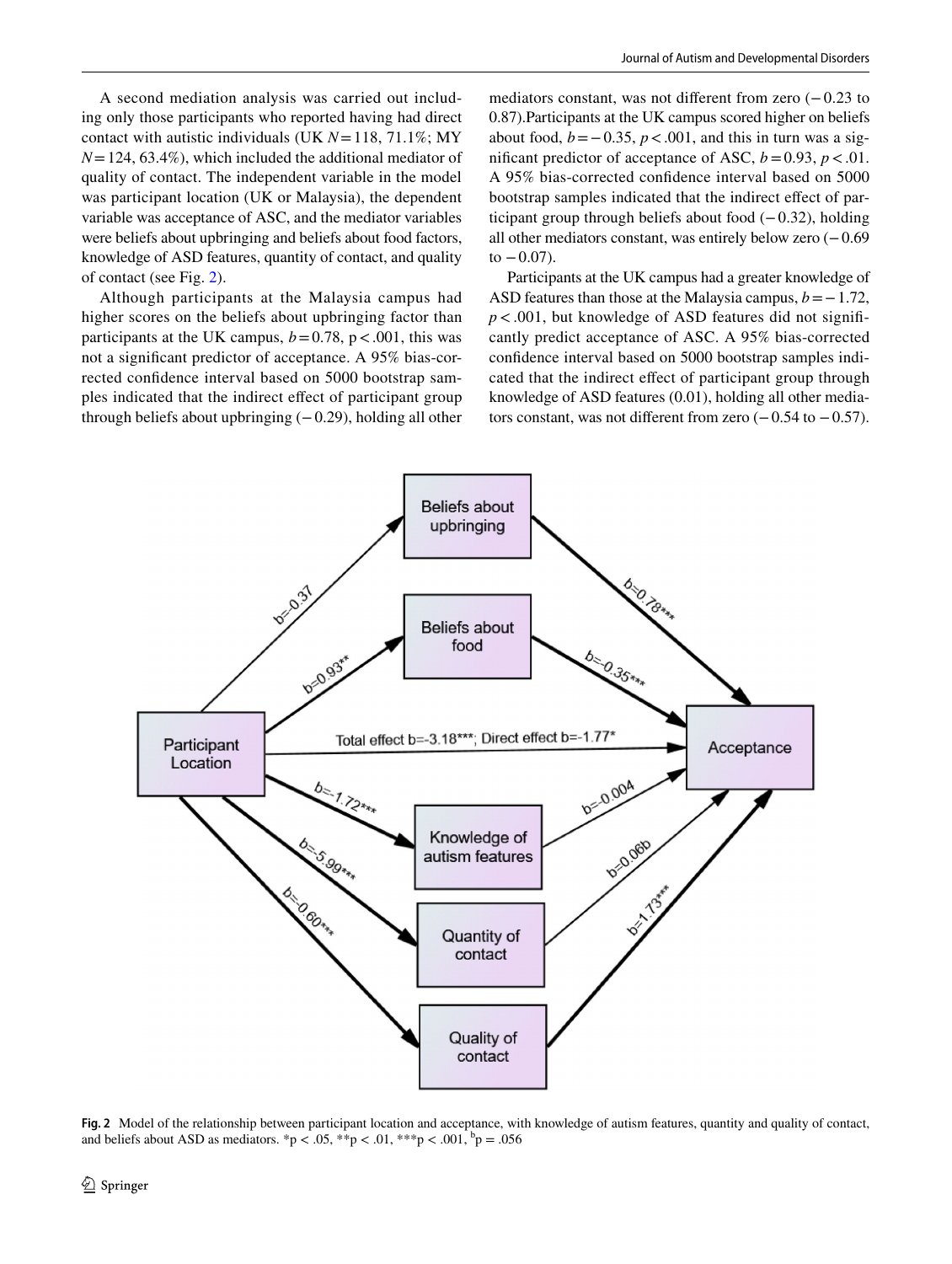Participants at the UK campus reported having had more contact with autistic individuals*, b*=−5.99, *p*<.001 and contact was a marginally signifcant predictor of acceptance of ASC,  $b = 0.06$ ,  $p = .056$ . A 95% bias-corrected confidence interval based on 5000 bootstrap samples indicated that the indirect effect of participant group through quantity of contact (−0.73), holding all other mediators constant, was not different from zero  $(-0.78 \text{ to } 0.03)$ .

Participants at the UK campus also reported having had better quality contact with autistic individuals,  $b = -0.60$ , *p*<.001 and quality of contact was a signifcant predictor of acceptance of ASC,  $b = 1.73$ ,  $p < .001$ . A 95% bias-corrected confdence interval based on 5000 bootstrap samples indicated that the indirect efect of participant group through quantity of contact  $(-1.03)$ , holding all other mediators constant, was entirely below zero  $(-1.78 \text{ to } -0.46)$ .

UK campus participants still reported greater acceptance of ASC even when the efects of all mediators were taken into account, *b*=−1.77, *p*<.05.

Again, this analysis was repeated including only the British and Malaysian students in the sample. Beliefs about biological causes of ASC and beliefs about interventions were also included as potential mediators as they difered for British and Malaysian participants. The fnal model revealed that quantity of contact ( $b = 0.63$ , CI − 1.15, −0.17), beliefs about food ( $b = −0.41$ , CI  $-0.85$ ,  $-0.08$ ) and quality of contact ( $b = -1.02$ , CI – 1.91, –0.38), were significant mediators of the relationship between participant group and acceptance. British participants still reported greater acceptance of ASC even when the efects of all mediators were taken into account,  $b = -1.80$ ,  $p < .05$ .

## **Factors Predicting Willingness to Interact**

The participant groups only difered in their willingness to interact with people with ASC (as indicated by leaving their email address in the study) when psychology students were removed from the sample. Therefore a mediation analysis was conducted with psychology students excluded to determine whether the observed diference in willingness to interact for participants in the UK and Malaysia was mediated by beliefs about upbringing, beliefs about food, knowledge of autism features, quantity of contact, and, in turn, acceptance. A mediation model with parallel and sequential elements was tested (see Fig. [3](#page-8-0)). The independent variable in the model was participant group (UK or Malaysia) and the dependent variable was whether the participant entered their email address.

As illustrated in Fig. [3](#page-8-0), whether the participants was at the UK or Malaysia campus predicted willingness to interact,



<span id="page-8-0"></span>**Fig. 3** Model for the relationship between participant location and willingness to interact with those with ASD, with knowledge, of autism features, quantity of contact, beliefs about ASD, and accept-

ance as mediators (psychology students were excluded from this analysis). \*p < .05, \*\*p < .01, \*\*\*p < .001,  $c$  = .051,  $d$  = .054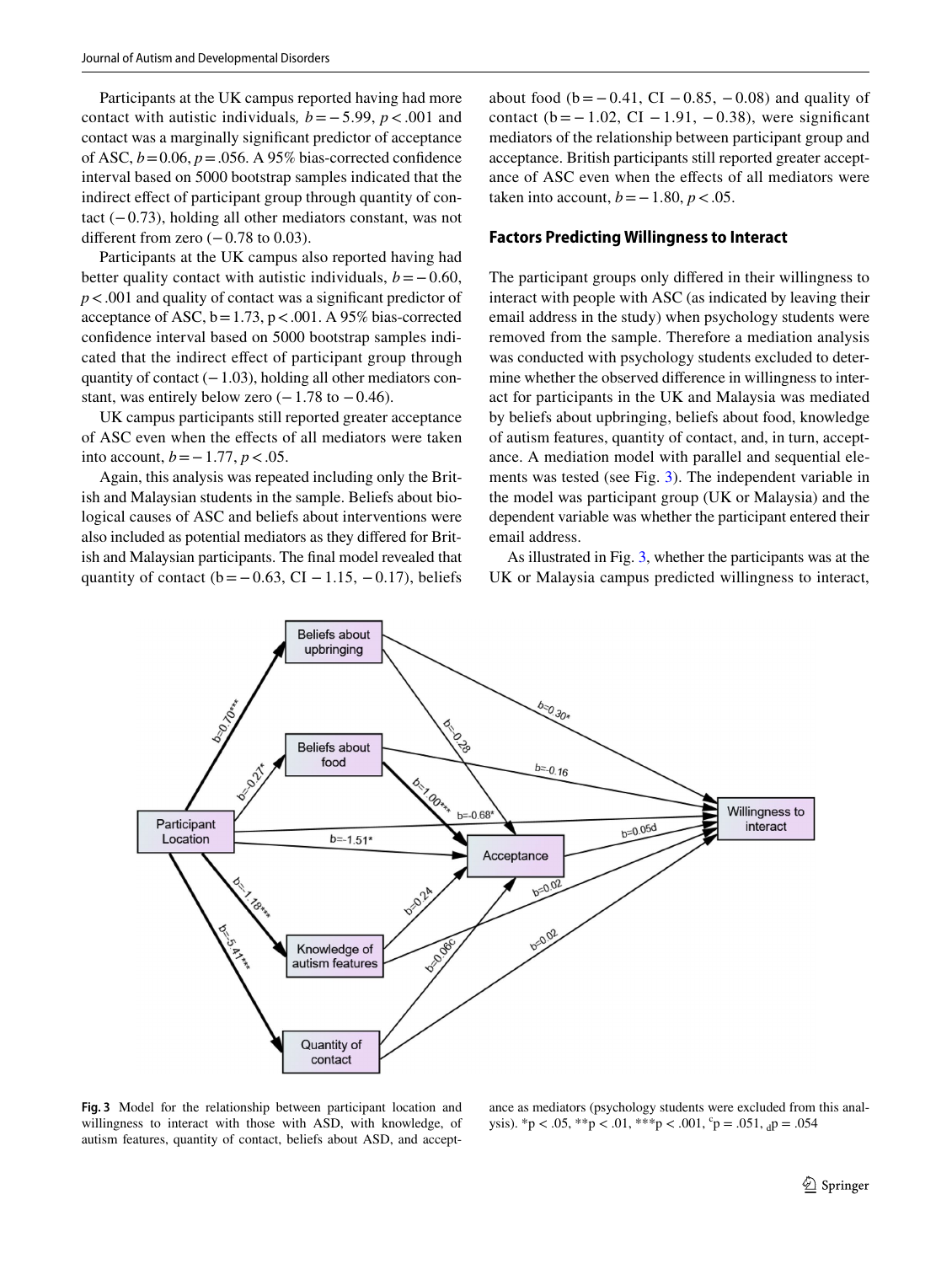*b*=−0.68, *p* < .05. Of the other variables in the model, only beliefs about upbringing directly predicted willingness to interact,  $b = 0.30$ ,  $p < .05$  with acceptance being a marginal predictor,  $b = 0.05$ ,  $p = .054$ .

Analyses examining possible mediating efects revealed that, although participants at the Malaysia campus had higher scores on the beliefs about upbringing factor than participants at the UK campus,  $b = 0.70$ ,  $p < .001$ , this was not a significant predictor of acceptance. A 95% bias-corrected confdence interval based on 5000 bootstrap samples indicated that the indirect effect of participant group through beliefs about upbringing and acceptance  $(-0.01)$ , holding all other mediators constant, was not diferent from zero (−0.05 to 0.02). Participants at the Malaysia campus scored higher on the beliefs about upbringing factor and beliefs about upbringing predicted whether participants left their email addresses (willingness to interact). However, the indirect efect of participant location (UK or Malaysia) on willingness to interact via beliefs about upbringing (0.21) holding all other mediators constant was not diferent from zero (0 to 0.48). Participants from the UK campus were more likely to leave their email address even when the effects of all mediators were taken into account,  $b = 0.68$ , *p*<.05.

Participants at the UK campus scored higher on beliefs about food,  $b = -0.27$ ,  $p < .05$ , and this in turn was a significant predictor of acceptance of ASC,  $b = 1.00$ ,  $p < .001$ . But a 95% bias-corrected confdence interval based on 5000 bootstrap samples indicated that the indirect efect of participant group through knowledge of autism features and acceptance (−0.01), holding all other mediators constant, was not diferent from zero  $(-0.04 \text{ to } 0)$ .

Participants at the UK campus had a greater knowledge of ASD features than those at the Malaysia campus, *b*=−1.18, *p*<.001, but knowledge of ASD features did not signifcantly predict acceptance of ASC. Moreover, a 95% bias-corrected confdence interval based on 5000 bootstrap samples indicated that the indirect effect of participant group through knowledge of autism features and acceptance (−0.01), holding all other mediators constant, was not different from zero (−0.05 to 0). Participants at the UK campus reported having had more contact with autistic individuals, *b*=−5.41, *p*<.001 and contact was a marginally signifcant predictor of acceptance of ASC,  $b=0.06$ ,  $p=.051$ . However, a 95% bias-corrected confidence interval based on 5000 bootstrap samples indicated that the indirect effect of participant group through quantity of contact and acceptance (−0.02), holding all other mediators constant, was not different from zero  $(-0.06 \text{ to } 0)$ .

# **Discussion**

Social interaction is of utmost importance for any individual. Individuals with ASC have difficulties with social interaction (American Psychiatric Association [2013\)](#page-12-0). Individuals without ASC having trouble to interpret mental states of individuals with ASC (Sheppard et al. [2016\)](#page-13-12) might compound these difficulties. Culture might influence beliefs and knowledge about ASD, and this in turn might infuence acceptance of and willingness to interact with someone with ASC. We aimed to study whether two countries with diferent cultures; the UK and Malaysia, difered with respect to knowledge and beliefs about ASC, contact with those with ASC, and how these infuence acceptance and willingness to interact with someone with ASC.

Beliefs about ASC were assessed using a questionnaire developed in the UK (Furnham and Buck [2003\)](#page-12-5). In the current study, fve factors emerged; Upbringing (bad upbringing might cause ASC), Biological causes (ASC has a biological cause), Interventions (ASC can be alleviated with interventions), Food (ASC is related to diet), and Supportive environment (a positive environment can alleviate ASC traits). Of these factors, the Upbringing factor was populated by similar items to those in the frst factor extracted in Furnham and Buck's analysis, which they had named Psychogenic and external. Likewise, the fourth factor extracted in both analyses was a Beliefs about food (diet) factor and included the same items in each study. However, the other three factors that were extracted in each study were somewhat diferent. For instance, the biological causes factor (Factor 2 in the current study) was populated by items that were distributed across the three remaining factors in Furnham and Buck's study. The Interventions factor in the current study consisted of some items which appeared in the third factor in Furnham and Buck's study (named Genes and drugs) but also items that formed part of their frst factor (Psychogenic and external). Finally, the Supportive environment factor from the current study consisted of two items from factor 2 (named Pregnancy and environmental treatment) in Furnham and Buck's study. These slight diferences in factor structure might be due to the inclusion of participants located in Malaysia in the current study, but there are other diferences between the studies that could be at play. Firstly, the current research used a student sample whereas Furnham and Buck ([2003](#page-12-5)) sampled the wider population. Secondly, Furnham and Buck's study took place some 15 years earlier so the diferences could refect genuine shifts in understanding of ASC over that timeframe. In fact, knowledge about and attitudes towards ASC appear to shift even in a relatively brief period of 5 years (White et al. [2019](#page-13-20)). Finally, Furnham and Buck provided their participants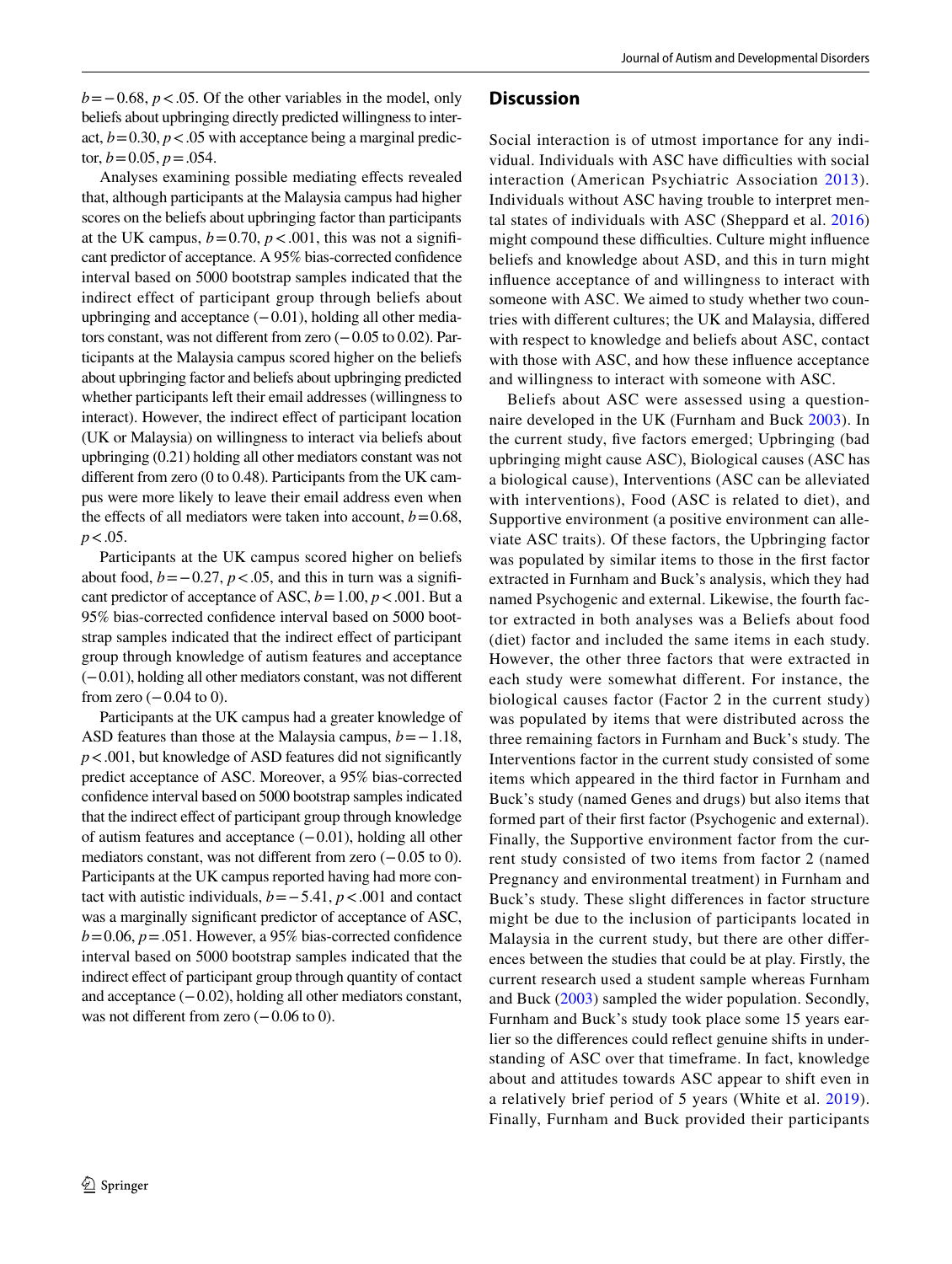with a brief description of autism before administering the questionnaire, whereas we did not, which could have impacted their beliefs.

Three of the five identified factors did not differ between students based in the UK and Malaysia. Students on both campuses showed similar levels of belief that ASC has a biological basis, had similar views on the utility of interventions in reducing autistic features, and believed to a similar extent that providing social support can help people with ASC. Diferences between the two campuses were observed on the other two factors. UK based students scored higher on the food factor, which was underpinned by statements that suggested that food intolerances could cause ASC, infuence its presentation, and that dietary interventions could reduce autistic features. In contrast, Malaysian based students scored higher on the upbringing factor, which primarily consisted of items suggesting that negative experiences early in life or poor parenting can be a cause of ASC. These diferences appear to be consistent with respondents in the UK having an understanding of ASC that is more in line with current research. In recent years, there has been an increasing research focus on the role of diet in managing behaviour in ASC, with a growing number of studies addressing gluten-free or casein-free diets in ASC (e.g. Millward et al. [2008;](#page-13-21) Pennesi and Klein [2012](#page-13-22); Whiteley et al. [1999](#page-13-23)). By comparison, the suggestion that ASC results from a particular kind of upbringing has been discredited for many years within the research community (e.g. Ramachandran and Oberman [2006](#page-13-24)).

When analysis was restricted to only students of British or Malaysian nationality, the diferences in scores on the food and supportive environment factors were retained. However, British participants were also found to score higher on the beliefs in biological causes factor as well as on the beliefs in interventions factor. In both of these cases, this diference appears to be due to the mean scores of the Malaysian students on these factors being particularly low compared with students at the Malaysian campus in general. It is not immediately clear why this is the case. Although one might predict a greater understanding of the biological basis of the interventions used for ASC in a western sample, it is surprising that this efect appeared only when British and Malaysian students were compared. Knowledge of ASD features was assessed in this study by asking participants to make a judgment about which of a series of diagnostic characteristics taken from DSM-5 were features of ASD and which were not. Students in the UK scored higher on this measure, indicating, as predicted, a greater knowledge of ASD according to current diagnostic criteria. These diferences were maintained when the narrower comparison was made between British and Malaysian students only and when psychology students (who may have studied ASD as part of their course) were excluded from the analysis. Furthermore, UK based students reported having had more contact with autistic individuals, as well as that contact being more positive than students based in Malaysia. This pattern also emerged when only British and Malaysian nationality students were considered and regardless of whether psychology students were included or excluded from the samples. UK-based students reported greater acceptance of ASC than Malaysiabased students and, again, this diference was maintained when considering just the British and Malaysian nationality students and when psychology students were excluded.

The diference in knowledge and acceptance might be a result of generally poorer awareness of ASC in Malaysia resulting in reduced knowledge of and exposure to autistic individuals in this context. This might be related to stigma and mental healthcare in Malaysia. Up until recent years, there has been considerable stigma about mental health in Malaysia (Toran et al. [2011\)](#page-13-13). Moreover, mental health care facilities are often either only accessible for the more fortunate, or have long wait lists (Neik et al. [2014\)](#page-13-25). The combination of stigma and low access to mental health care facilities might lead to late diagnoses, and not being open about a diagnosis such as ASD. As a result, people might be less aware of the existence and features of ASD. Luckily, there is a large increase in autism centres in the recent years. Moreover, the government has successfully urged health care insurance companies to cover mental health (Aqilah [2019](#page-12-6)). The more negative experiences and lower acceptance of ASC reported by Malaysia based students might be related to stigma associated with ASC in this population.

Willingness to interact with someone with ASC was assessed via a covert behavioural measure whereby participants were ofered the opportunity to visit a local autism centre in order to meet individuals with ASC. Participants were asked to enter their email address if they were interested in visiting the centre, indicating a desire to interact with those with ASC. There was no cross-cultural diference in willingness to interact when the sample was considered as a whole, or when only British and Malaysian students were compared. However, when psychology students were excluded (who had a high tendency to leave their email address across both campuses), the remaining participants at the Malaysia campus were less likely to leave their contact details than those in the UK. The sample with psychology students excluded can probably be considered more representative of the views of the student bodies as a whole, and thus, the behavioural measure supports the notion that, in line with their expressed attitudes, those in Malaysia are less positive towards autism at a behavioural level.

Additionally, we compared only the psychology students in the UK and Malaysia on all these variables, and found the same diferences in beliefs about upbringing, knowledge of ASD features, and quantity of contact. However, unlike in the full sample, no diferences were found in quality of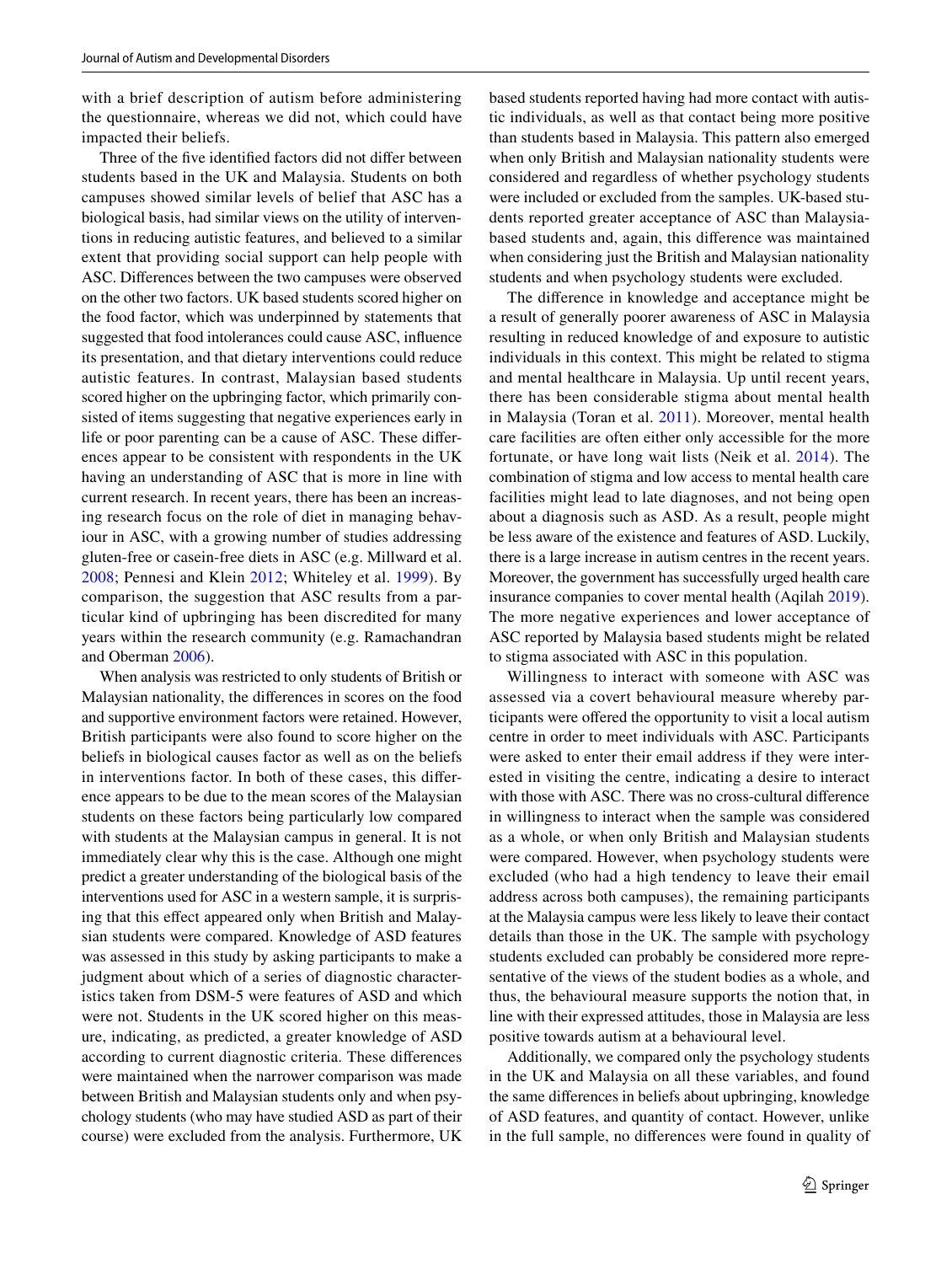contact or acceptance. These fndings should be interpreted with caution given the small sample size, which might contribute to the lack of signifcant efects. However, tentatively, these results might imply that although studying psychology does not eradicate cross-cultural diferences in knowledge and experience of ASC, it does result in more positive attitudes towards people with ASC, in the sense of quality of contact and acceptance. Alternatively, it could be that those who have had good quality of contact and acceptance of people with ASC (or other psychological diagnoses), might be more inclined to study psychology. In the future, it would be informative to replicate this study with a larger sample of psychology students, and in particular to question which factors (if not ASD knowledge and direct contact) mediate more positive attitudes in Malaysia based psychology students, as in psychology students, positive attitudes seem even more important than in other students.

For the whole sample, a series of mediation analyses were conducted to determine whether the observed diferences in acceptance and willingness to interact with those with ASC for participants in the UK and Malaysia could be explained by the diferences in beliefs about autism, knowledge of autism features, quantity and quality of contact. These showed that the diferences in acceptance of ASC at the two campuses could be partly explained by diferences in knowledge of ASD features and the amount of contact with individuals with ASC in the two locations. Beliefs about food were also a signifcant mediator of the relationship between participant location and acceptance. While at frst this seems surprising, if it is the case that endorsing the statements in relation to beliefs about food is indicative of a greater awareness of current research about autism (as discussed previously), this might in turn explain the relationship. When analyses focused on those participants who had had direct contact with those with ASC, the amount of contact no longer mediated the relationship between location and acceptance, but the quality of contact did, while beliefs about food remained a signifcant mediator. While signifcant mediation was found to occur, the relationship between participant location and acceptance remained even when the effects of all mediators were taken into account. This indicates that there are potentially other reasons why acceptance difered for UK and Malaysia based students that go beyond the knowledge, contact and beliefs variables that were measured. One possibility might be that it is less socially desirable to express negative attitudes to ASC in the UK than Malaysia—or conversely that it may be socially undesirable to express positive attitudes to ASC in Malaysia. This could result in a cross-cultural diference that is unrelated to the constructs of knowledge, beliefs and contact that were measured.

Possible mediators of the relationship between participant location and willingness to interact were investigated with psychology students excluded from the sample, as no group diferences were observed when psychology students were included. However, none of the variables considered in the analysis were found to be signifcant mediators. This contrasts with the fndings of Gardiner and Iarocci ([2014](#page-13-9)) who found a strong relationship between the same acceptance measure and a similar behavioural measure in their sample in Canada, although they did not do a mediation analysis. The lack of mediation here indicates that some other aspect of diference between participants at the UK and Malaysia campuses is responsible for the diference in willingness to interact. It is unlikely that socially desirable responding could account for the efect as the invitation to visit the autism centre was presented as unrelated to the rest of the research project and participants were unaware that their responses to this question would be analysed. The crosscultural diference could potentially refect diferences in logistical constraints for the participants at the two campuses making participants in Malaysia less likely to leave their email addresses for reasons totally unrelated to their feelings about autism. However, if this was the case we might expect that even among psychology students, fewer in Malaysia would have left their contact details, which did not happen.

Specifc Asian/Malaysian cultural values might partly explain a number of our fndings. As we have not studied this directly, these are merely surmises. Firstly, the collective (Hoftede et al. [2010\)](#page-13-26), family centred Malaysian culture might explain the perceived link between ASC and upbringing, and lower level of acceptance. A collectivistic culture leaves less room to deviate from the norm. While in Western cultures standing out from the crowd is encouraged, in Asia, children are expected to be quiet, disciplined, not make waves or inconvenience others (Kim et al. [1999\)](#page-13-27). Deviating from the norm, such as behavioural or psychological problems, is less accepted, is expected to be handled within the family (Toran et al. [2011](#page-13-13)), and might be blamed on the family. Moreover, people are expected to resolve psycho-logical problems on their own (Kim et al. [1999](#page-13-27)). Going to an autism centre might be considered intervening in someone's personal and family life, which could explain why Malaysian students are less eager to visit an autism centre. Psychology students, on the other hand, learn about the efectiveness of professional interventions for psychological conditions, and might, therefore, be *more* inclined to visit an autism centre. Secondly, the strong study focus in Asia (Kim et al. [1999](#page-13-27)) might infuence willingness to interact. Although for psychology students visiting an autism centre might add value to their studies, non-psychology students might prefer to focus on their study or visit study relevant places. Thirdly, that food is not strongly linked to ASC in Malaysia might result from the prominent role food plays. Food is considered a bonding factor between the diferent cultures and ethnicities (Perry [2017\)](#page-13-28), plays a large social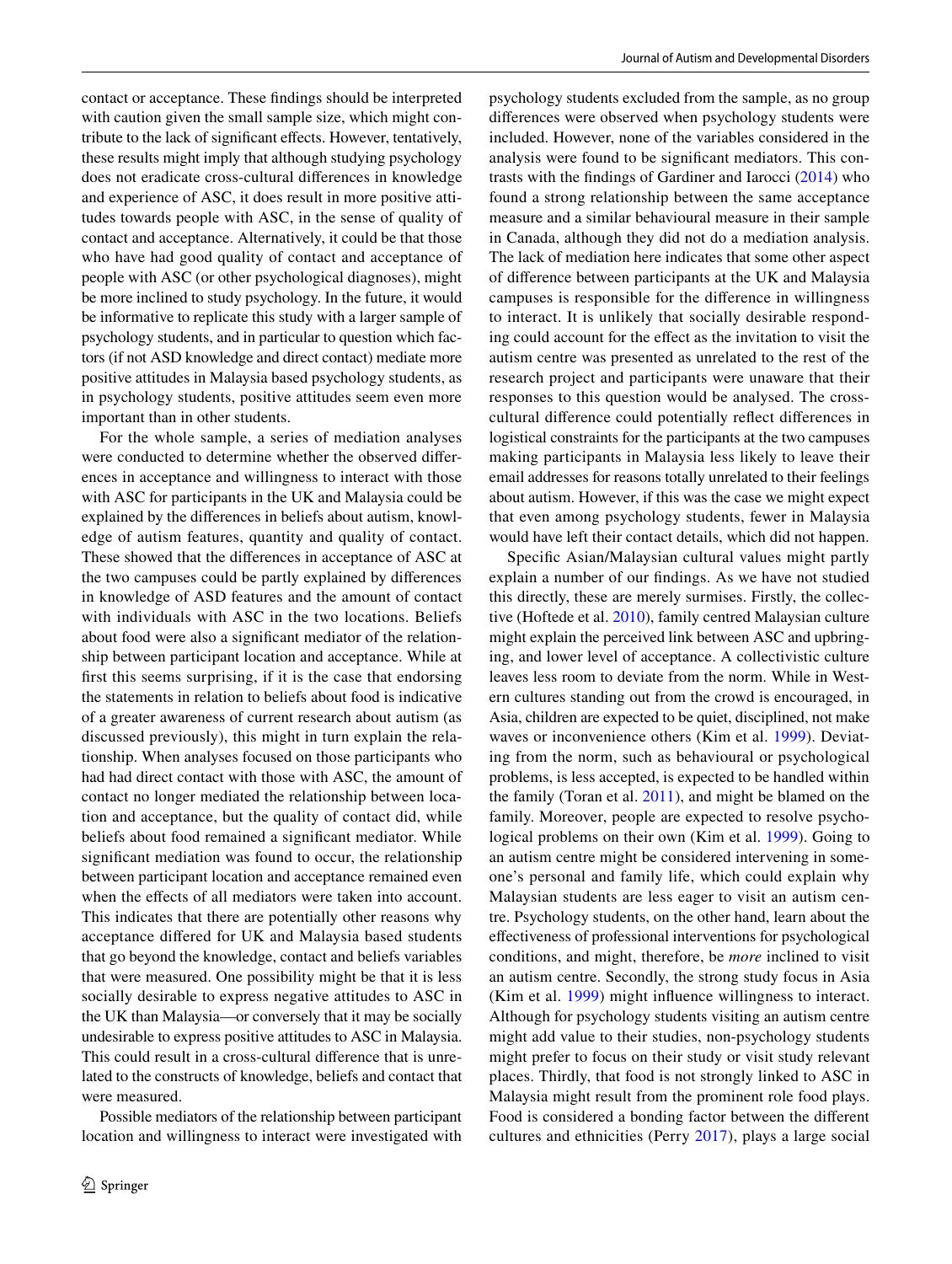role, and it is an important tourist attraction (Zainal et al. [2010](#page-13-29)). Although in food choice (physical) Health, Natural Content, and Weight Control are considered, psychological factors such as Mood are not strongly considered in Malaysia (Prescott et al. [2002\)](#page-13-30). Moreover, the wisdom from elderly is highly valued in Asia (Kim et al. [1999](#page-13-27)), and elderly seem less open to try new foods (Prescott et al. [2002](#page-13-30)), and possibly diets. In short, food plays an important (social) role in Malaysia, but is not linked to psychological problems. Finally, the lower level of contact with people with ASC in Malaysia might result from the lower number of diagnoses overall, and a lack of inclusive education. Despite a positive attitude from teachers towards inclusive education (Ali et al. [2006;](#page-12-7) Bailey et al. [2015](#page-12-8)), the resources to implement this on a broad level are limited (Nasir and Efendi [2017\)](#page-13-31). Students might hence not encounter peers with special needs in an educational setting or might not be aware of the diagnosis a peer might have. As a result, people with an ASC might have less access to mainstream education, be less accepted, and interact less with people outside of the family. Importantly, we did not study these efects explicitly, and future endeavors might give more insight in the relation between specifc cultural values and knowledge about, acceptance of, and willingness to interact with individuals with ASC.

Our findings give interesting insights in differences between students' beliefs and attitudes towards ASC in European and Asian cultures and countries. However, the current sample is not representative for the general population; (1) Only students were included, hence highly educated and specifcally in Malaysia from a high socio-economic background, (2) Both campuses are in urban areas (although the students might not originate from these areas). People who are lower educated might stigmatise more as compared to higher educated people (Milačić-Vidojević et al. [2014](#page-13-3)). Moreover, knowledge and beliefs might be diferent when people are from rural areas, and from a lower socioeconomic background (Toran et al. [2011\)](#page-13-13).

Our fndings show that, in two diferent cultures, beliefs about ASC difered in some, but not all respects; UK based students believed more often that ASC was food related, in line with recent research, and Malaysia based students more often believed that upbringing and early life might be related to ASC. Additionally, students in the UK had more knowledge, contact, positive experiences, and acceptance of ASC. When psychology students were excluded from analyses, UK students were more willing to interact with autistic individuals. Diferences in knowledge, and contact explained (partly) the diference in acceptance, as well as the belief that ASC is food related. However, acceptance did not seem to mediate the relation between country, beliefs, knowledge, and experience and willingness to interact. This indicates that knowledge about and contact with people with ASC might improve acceptance in diferent cultures. However,

how acceptance would lead to more willingness to interact has to be explored in future research.

**Acknowledgments** The project was (partly) funded by The University of Nottingham Malaysia Pump Priming Research Grant 2017.

**Author Contributions** All authors contributed to the study. The study was largely designed by ES. Material preparation and data collection was done by ES, MV, SC, LC, EB, MBY, and YJT. The data analysis was largely done by ES, and interpreted by ES and MV. The frst draft of the manuscript was written by MV and all authors proofread the manuscript, and approved the fnal manuscript.

**Funding** The project was (partly) funded by The University of Nottingham Malaysia Pump Priming Research Grant 2017.

**Open Access** This article is licensed under a Creative Commons Attribution 4.0 International License, which permits use, sharing, adaptation, distribution and reproduction in any medium or format, as long as you give appropriate credit to the original author(s) and the source, provide a link to the Creative Commons licence, and indicate if changes were made. The images or other third party material in this article are included in the article's Creative Commons licence, unless indicated otherwise in a credit line to the material. If material is not included in the article's Creative Commons licence and your intended use is not permitted by statutory regulation or exceeds the permitted use, you will need to obtain permission directly from the copyright holder. To view a copy of this licence, visit<http://creativecommons.org/licenses/by/4.0/>.

# **References**

- <span id="page-12-2"></span>Ali, A., Hassiotis, A., Strydom, A., & King, M. (2012). Self stigma in people with intellectual disabilities and courtesy stigma in family carers: A systematic review. *Research in Developmental Disabilities, 33*(6), 2122–2140.
- <span id="page-12-7"></span>Ali, M. M., Mustapha, R., & Jelas, Z. M. (2006). An empirical study on teachers' perceptions towards inclusive education in Malaysia. *International Journal of Special Education, 21*(3), 36–44.
- <span id="page-12-0"></span>American Psychiatric Association. (2013). *Diagnostic and statistical manual of mental disorders* (5th ed.). Philadelphia: American Psychiatric Association.
- <span id="page-12-6"></span>Aqilah, I. (2019). Govt lauds move to cover mental health by insurance companies, says Dr Lee. *The Star*. Retrieved July 7, 2019 from [https://www.thestar.com.my/news/nation/2019/07/07/](https://www.thestar.com.my/news/nation/2019/07/07/govt-lauds-move-to-cover-mental-health-by-insurance-companies-says-dr-lee/) [govt-lauds-move-to-cover-mental-health-by-insurance-compa](https://www.thestar.com.my/news/nation/2019/07/07/govt-lauds-move-to-cover-mental-health-by-insurance-companies-says-dr-lee/) [nies-says-dr-lee/](https://www.thestar.com.my/news/nation/2019/07/07/govt-lauds-move-to-cover-mental-health-by-insurance-companies-says-dr-lee/).
- <span id="page-12-8"></span>Bailey, L., Nomanbhoy, A., & Tubpun, T. (2015). Inclusive education: Teacher perspectives from Malaysia. *International Journal of Inclusive Education, 19*(5), 547–559.
- <span id="page-12-4"></span>Eaves, L. C., & Ho, H. H. (2008). Young adult outcome of autism spectrum disorders. *Journal of Autism and Developmental Disorders, 38*(4), 739–747.
- <span id="page-12-3"></span>Edey, R., Cook, J., Brewer, R., Johnson, M. H., Bird, G., & Press, C. (2016). Interaction takes two: Typical adults exhibit mindblindness towards those with autism spectrum disorder. *Journal of Abnormal Psychology, 125*(7), 879.
- <span id="page-12-1"></span>Fombonne, E. (2018). The rising prevalence of autism. *Journal of Child Psychology and Psychiatry, 59*(7), 717–720.
- <span id="page-12-5"></span>Furnham, A., & Buck, C. (2003). A comparison of lay-beliefs about autism and obsessive-compulsive disorder. *International Journal of Social Psychiatry, 49*(4), 287–307.